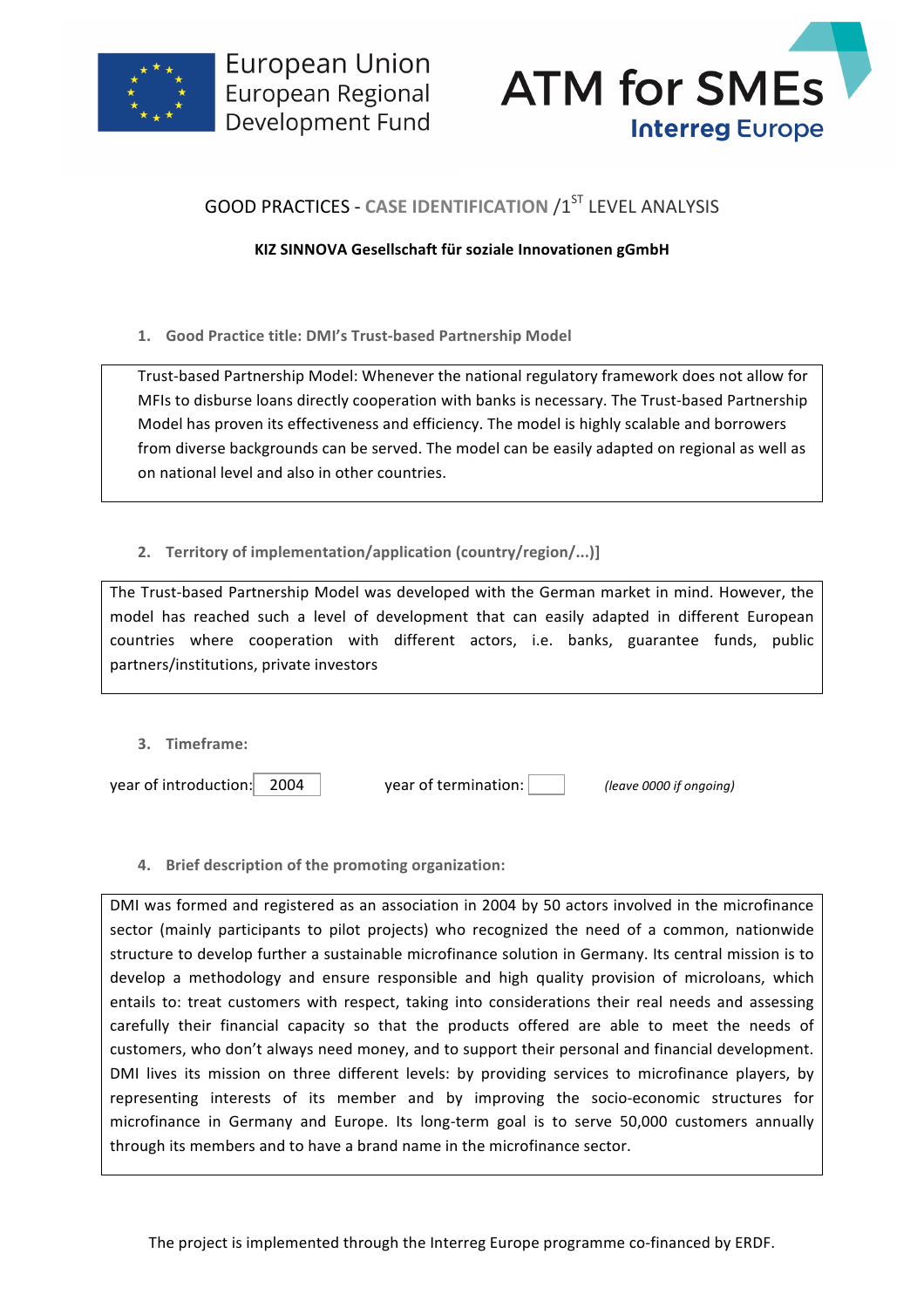

**European Union** European Regional Development Fund



**5.** Main objective of the initiative:

The central mission of DMI is to develop and ensure a responsible and high quality provision of microloans. In order to reach this goal we work in different areas; this includes accrediting MFIs, supporting them through counselling and training as well as providing the management software *Intepro*. 

#### **Accreditation of MFIs**

DMI accredits MFIs on the basis of the DMI accreditation scheme (can be viewed on the website).

#### **Counselling and training**

DMI advises and trains microfinance actors, including MFI management as well as other potential microfinance actors such as banks, municipalities, foundations, Federal stated or fund administers.

#### **Research and Development**

By means of knowhow transfer with other European countries DMI analyses internationally successful microcredit schemes, implements pilot projects, and develops methods and instruments for the German microfinance sector. From April 2010 till June 2012 DMI was contracted by the German Federal Ministry of Labour and Social Affairs to carry out an important project transferring microfinance knowhow from Europe to Germany.

#### **Representation of interest:**

The association regularly carries out meetings for accredited MFIs, advises policy-makers on how to improve the framework for microfinance and acts as negotiation partner for MFIs vis-à-vis banks and guarantee funds.

**6.** Brief explanation of the initiative:

The Partnership Model operates on the premise that every partner only does what comes naturally and what he can do best. It is based on trust, check and balances where each partner commits to following the same principles and guidelines (such as for example the Code of Good Conduct for Microcredit Provision).

- providing financial services which are not "bankable", because including the real costs in interests and fees would lead to prices that are not acceptable for clients, for people which are not "bankable" because they lack conventional collateral, a positive track record or the necessary entrepreneurial skills;
- filling a market gap for a social purpose: to move people out of family or welfare support into a situation where they can earn a living from their own enterprising activities;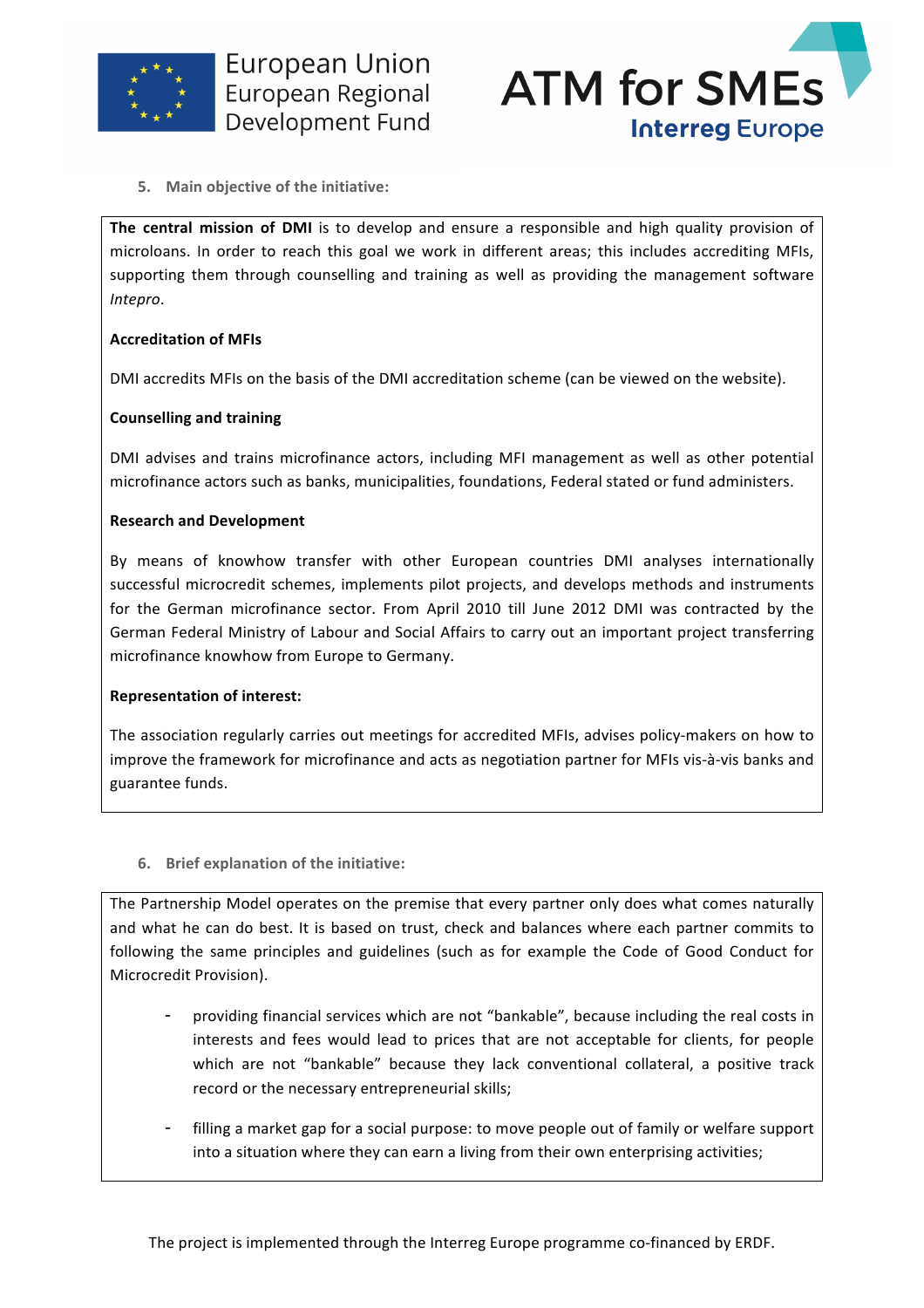



- combining loans with start-up and business development services, which is often organised in the form of partnerships between not-for-profit organisations, public institutions, philanthropy and stakeholder banks;
- mobilising additional resources and engagement from the public, philanthropy and voluntary sector, in order to fully cover transaction, capacity building and quality assurance costs;
- exploiting systematically synergies between the core activities of the partners and their microfinance related operations, in order to reduce transaction costs; and
- developing trust-based relations between the partners, and between the MFIs and the borrowers as an essential step to create social capital, which reduces risks of individual loans and risks related to the cohesion of the overall microfinance system.
- **7. Target group and measures to involve the target group:**

The Partnership Model addresses the needs of all actors involved in microfinance operations. This includes ministries, municipalities, (guarantee) funds, organisations providing support for start-ups and entrepreneurs, banks, public and private investors, foundations and other philanthropic organisations. For MFIs it is almost impossibly difficult to meet all standards and requirements of the above-mentioned institutions. On the other hand ministries, investors, funds etc. cannot deal with individual interests. Only sharing the workload and delegating tasks to those who are willing and capable of setting-up a robust microfinance framework creates a dynamic, scalable system, which is open to interested parties.

## **8. Innovativeness:**

The microfinance model implemented in Germany provides the key elements, which were used to develop the "Trust-based Partnership Model for Microcredit Provision":

- It enables microcredit provision despite banking monopoly.
- It brings together a defined number of specialist stakeholders and service providers that want to support self-employed people and business starters, and that offer services that are complementary and synergetic.
- Each partner organisation brings in what it is best at and what it can easily deliver with its specific roles and responsibilities.

The partners assuming distributed services of the Trust-based Partnership Model are:

Microfinance institutions (MFIs) (or Social Finance institutions, SFIs), assume the role of the

The project is implemented through the Interreg Europe programme co-financed by ERDF.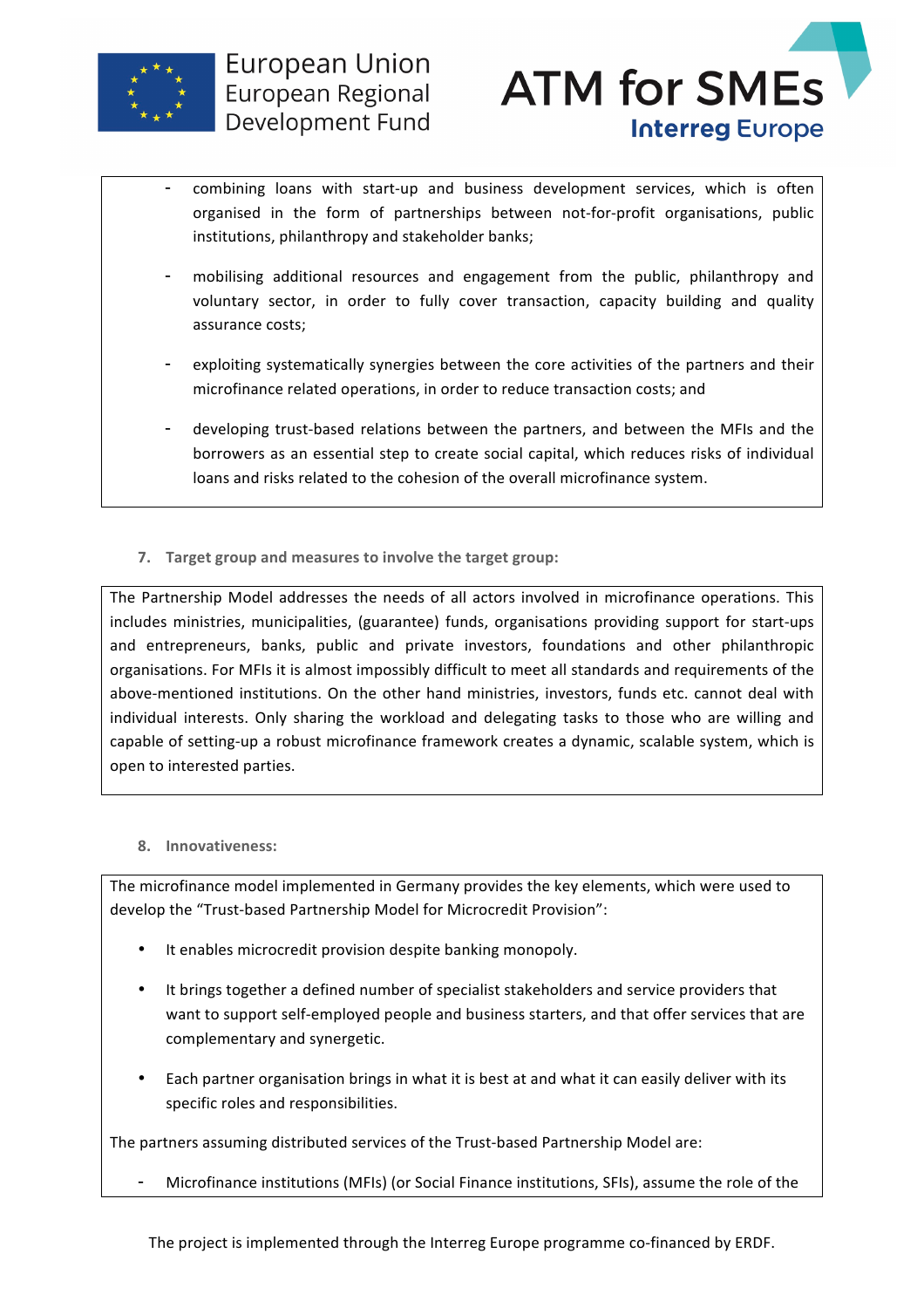



operator by providing complete client support starting from the client acquisition and assessment of the loan application to the loan decision and to monitoring until the full repayment of the loan.

- The bank which disburses the loans; however, as the complete process of handling of the loans is the responsibility of the MFIs, the bank has no direct contact with the client.
- A guarantee fund bundles all risk-sharing arrangements.
- A Quality Risk and Network Manager (QRN) that assures the quality of the partners and of the whole system.

A key element of the Partnership Model is the QRN Manager. When it comes to establishing cooperation between banks and MFIs in most cases a neutral third party is missing. The role of the QRN is essential. In Germany, the quality and risk network organisation has been made up of all involved actors who joined together in an association (Deutsches Mikrofinanz Institut DMI). It has taken over all tasks necessary to sustain and develop the overall organisational setting. By doing so the involved actors jointly:

- Set transparent rules and document these in a common accreditation order
- Agree on common rules, coordinate and monitor common rules
- Accredit MFIs and ensure quality management
- Further develop the system (products, methods, procedures...), e.g. through taking part in regional, national or EU-projects and initiatives
- Consolidate data and reports
- Provide networking, training, advice and other services

In this way, DMI in its role as the network / quality assurer controls and monitors that the microloans are handed out in a responsible way vis-à-vis the clients, funders and investors and that national and international quality standards are respected. These clearly defined tasks make it rather easy for interested parties to become an active stakeholder in microcredit provision.

## **9. Outcomes:**

Between 2010 and 2013 more than 15.000 loans with a volume of over 100 million Euros have been disbursed for start-ups and small businesses. Key success factors:

- Separation of tasks: every partner only does what comes naturally and what he can do best.
- MIS to ensure cost-efficient process for all aspects of microcredit provision.
- Involving private organisations, which have already established contacts to the target group.